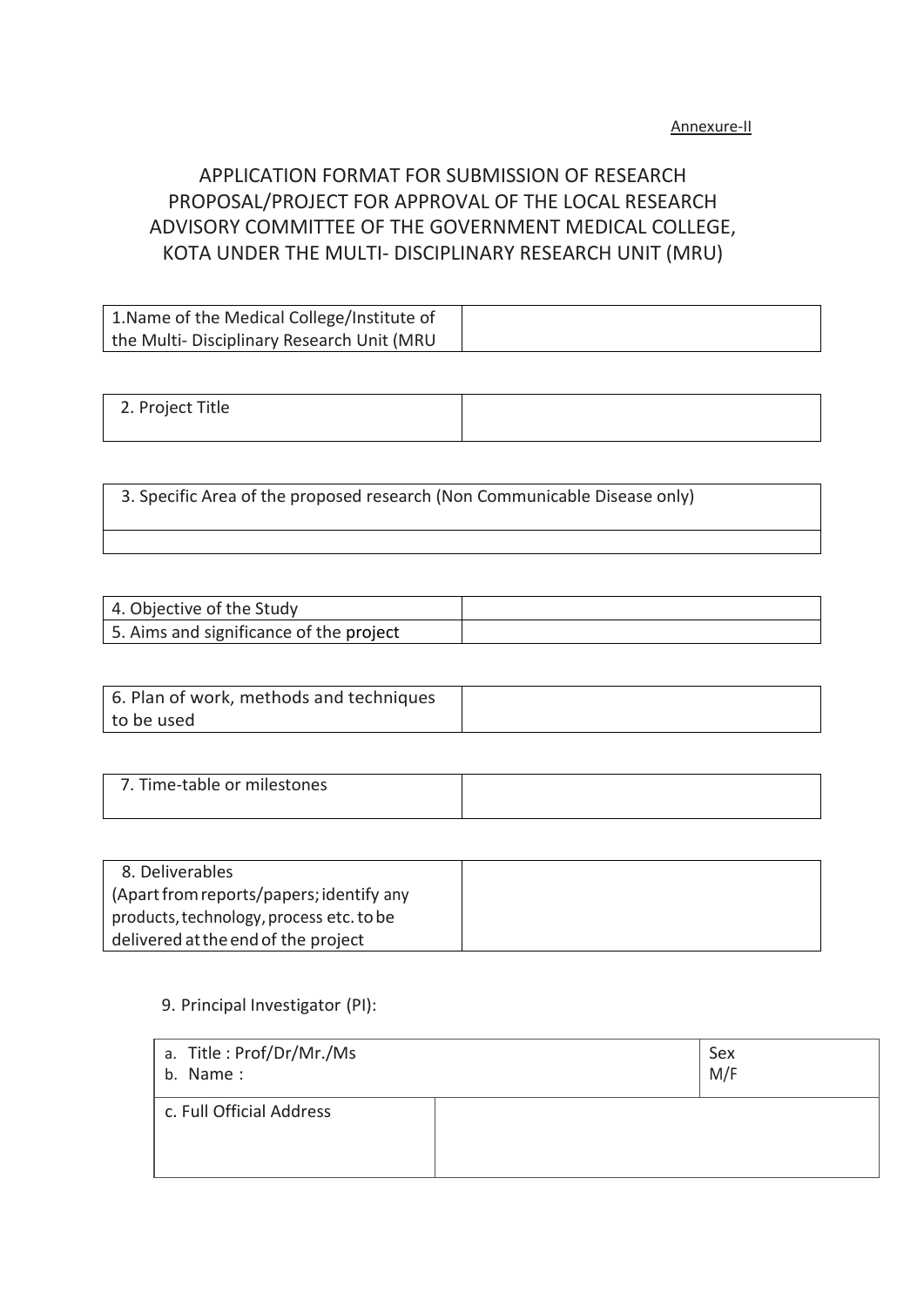| Mobile/Telephone               |  |
|--------------------------------|--|
| Fax                            |  |
| E-mail                         |  |
| d. Position                    |  |
| e. Date of birth               |  |
| f. Highest Degree              |  |
| University/Institute Date      |  |
| g. Total time to be devoted to |  |
| project (in man months per     |  |
| year)                          |  |

### 10.Other participants (give name, address, and highest qualification for each of the Co-Principal- Investigator) (CO-I):

| - - |
|-----|
|     |
|     |

11.Names and addresses of other research scientists actively engaged in the general area of the proposed research

12. List not more than 10 of your publications with full bibliographic details/reports/patents or other documents in the last 5 years:

#### 13.Proposed budget (To be utilized from within the MRU budget):

| <b>Budget items</b>                                  | Amount requested in Rs. |                      |        |
|------------------------------------------------------|-------------------------|----------------------|--------|
|                                                      | 1 <sup>t</sup> Year     | 2' <sup>d</sup> Year | 3"Yeac |
| (a) Staff                                            |                         |                      |        |
| (b) Contingency/Consumables,<br>etc (Broad details): |                         |                      |        |
| Travel:                                              |                         |                      |        |
| Any other:                                           |                         |                      |        |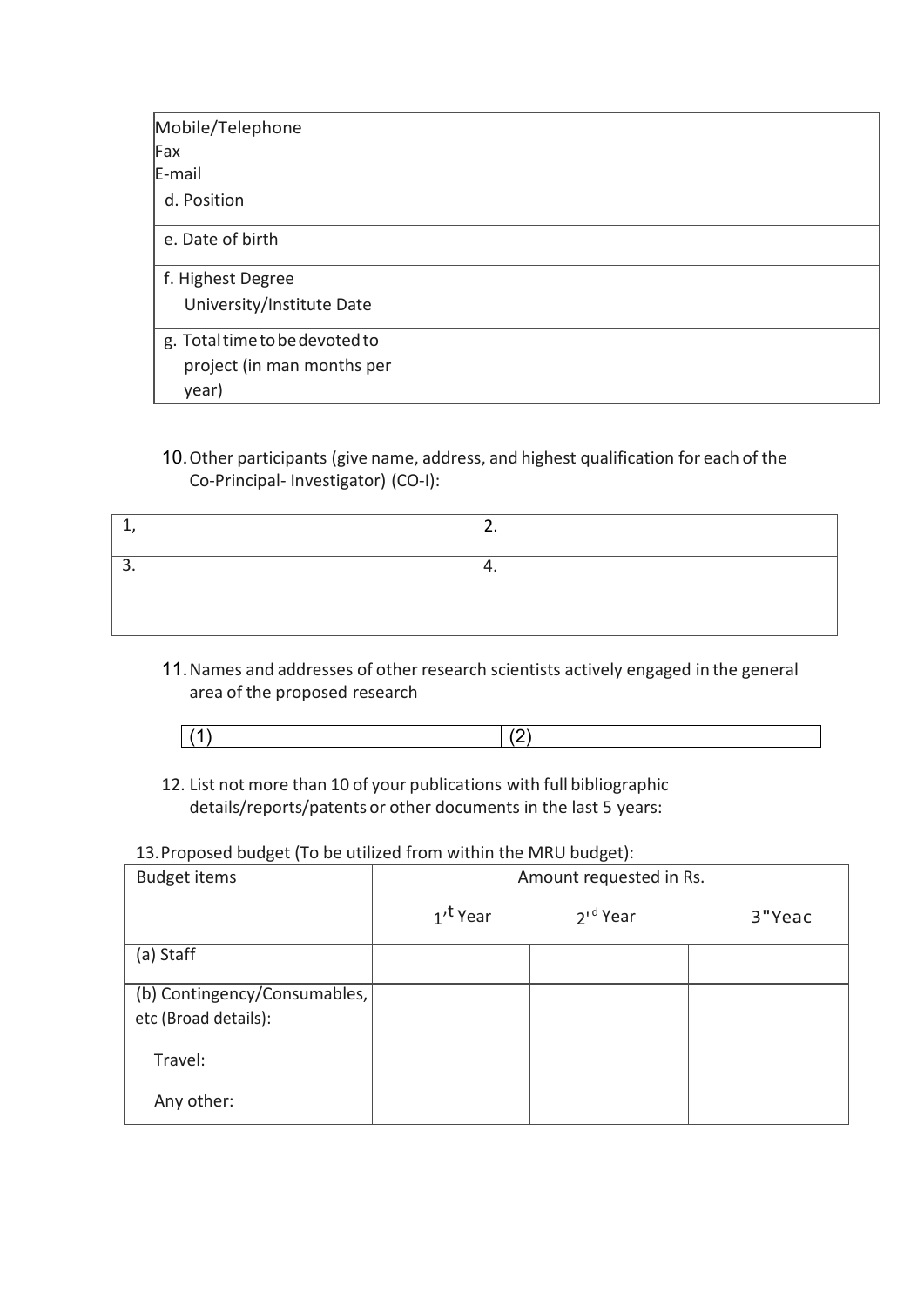| (c) Equipment (item wise)                                 | 1"<br>Year | 2" Year | 3" Year |
|-----------------------------------------------------------|------------|---------|---------|
|                                                           |            |         |         |
| 2.                                                        |            |         |         |
|                                                           |            |         |         |
| (d) Total                                                 |            |         |         |
|                                                           |            |         |         |
| 14. Utilization of Available institutional<br>facilities: |            |         |         |

15.Research support availed/being availed/applied for by the PI from different sources, like Department of Health Research (Grant-aid-Scheme) , ICMR (Extra Mural), CSIR, DST/DBT, etc:

| Grant<br>agency | Title of the project<br>and reference<br>number | Duration(fro<br>m mm/yy to<br>mm/yy) | Amount in lakh Rs. |
|-----------------|-------------------------------------------------|--------------------------------------|--------------------|
|                 |                                                 |                                      |                    |

16.Declaration and attestation:

| We certify that all the details declared here are correct and<br>complete. |  |  |  |
|----------------------------------------------------------------------------|--|--|--|
| 1. Signature of PI                                                         |  |  |  |
| 2. Signature of CO-                                                        |  |  |  |
| Is(a)                                                                      |  |  |  |
| (b)                                                                        |  |  |  |
| (c <sub>o</sub> )                                                          |  |  |  |
| (d)                                                                        |  |  |  |
|                                                                            |  |  |  |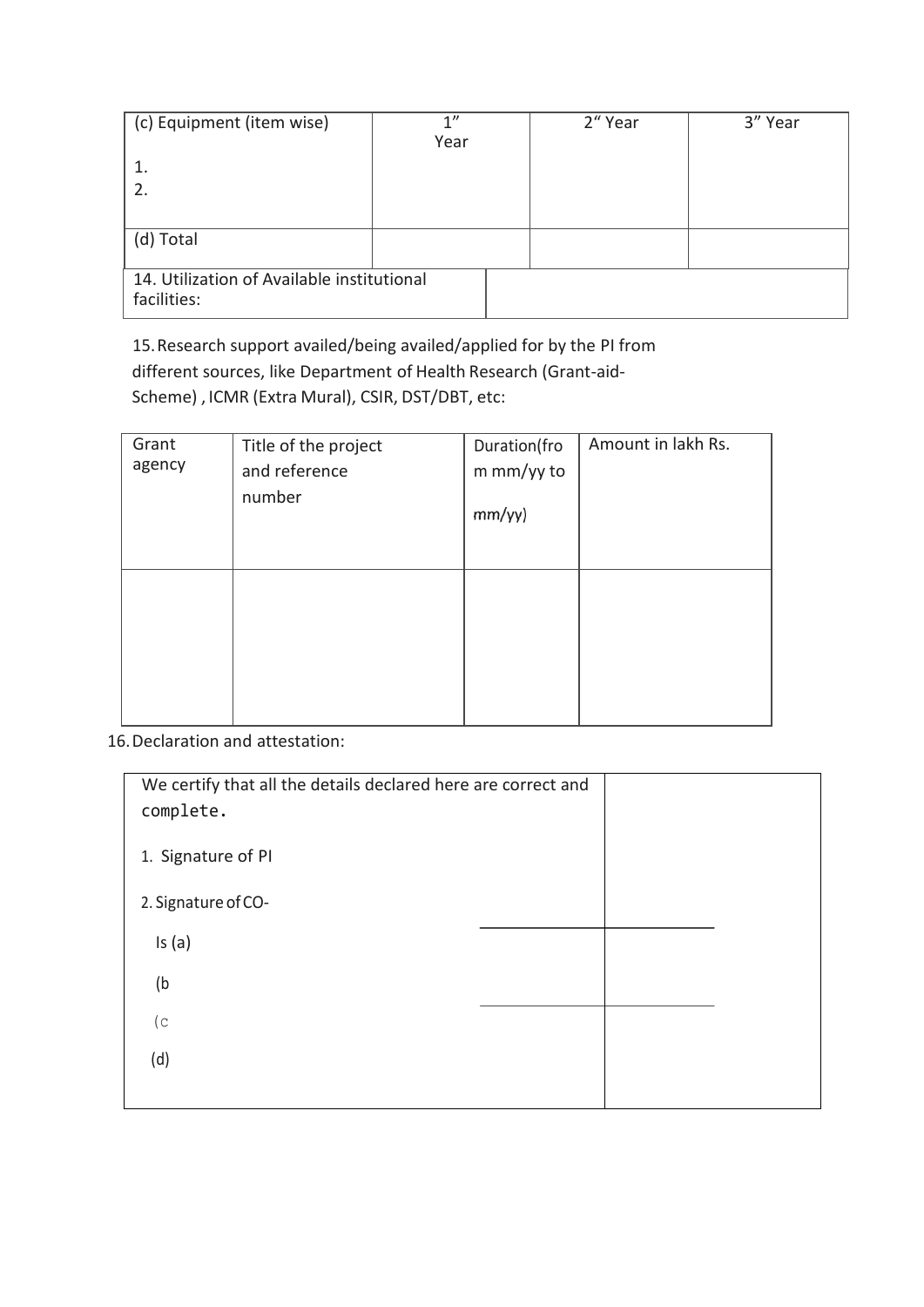### **15.Certificate of the heads of the department and institution:**

We have read the terms and conditions of MRU Scheme. The necessary institutional facilities are available and will be provided for the implementation of this research proposal. Full account of expenditure will be rendered by the institution yearly.

| Name of the head                   | Name of the Nodal Officer |
|------------------------------------|---------------------------|
| of the Institution/medical college | of the MRU                |
|                                    |                           |
| Signature with date:               | Signature with date:      |
| Seal:                              | Seal:                     |
|                                    |                           |
|                                    |                           |
|                                    |                           |
|                                    |                           |

| 18. Recommendations of the Research                                          | Signature of the Chairman of RAC: |
|------------------------------------------------------------------------------|-----------------------------------|
| Advisory                                                                     |                                   |
| Committee:                                                                   |                                   |
| 19. Recommendations/Suggestions of the<br>National Level Advisory Committee: | Signature of the Chairman of NAC: |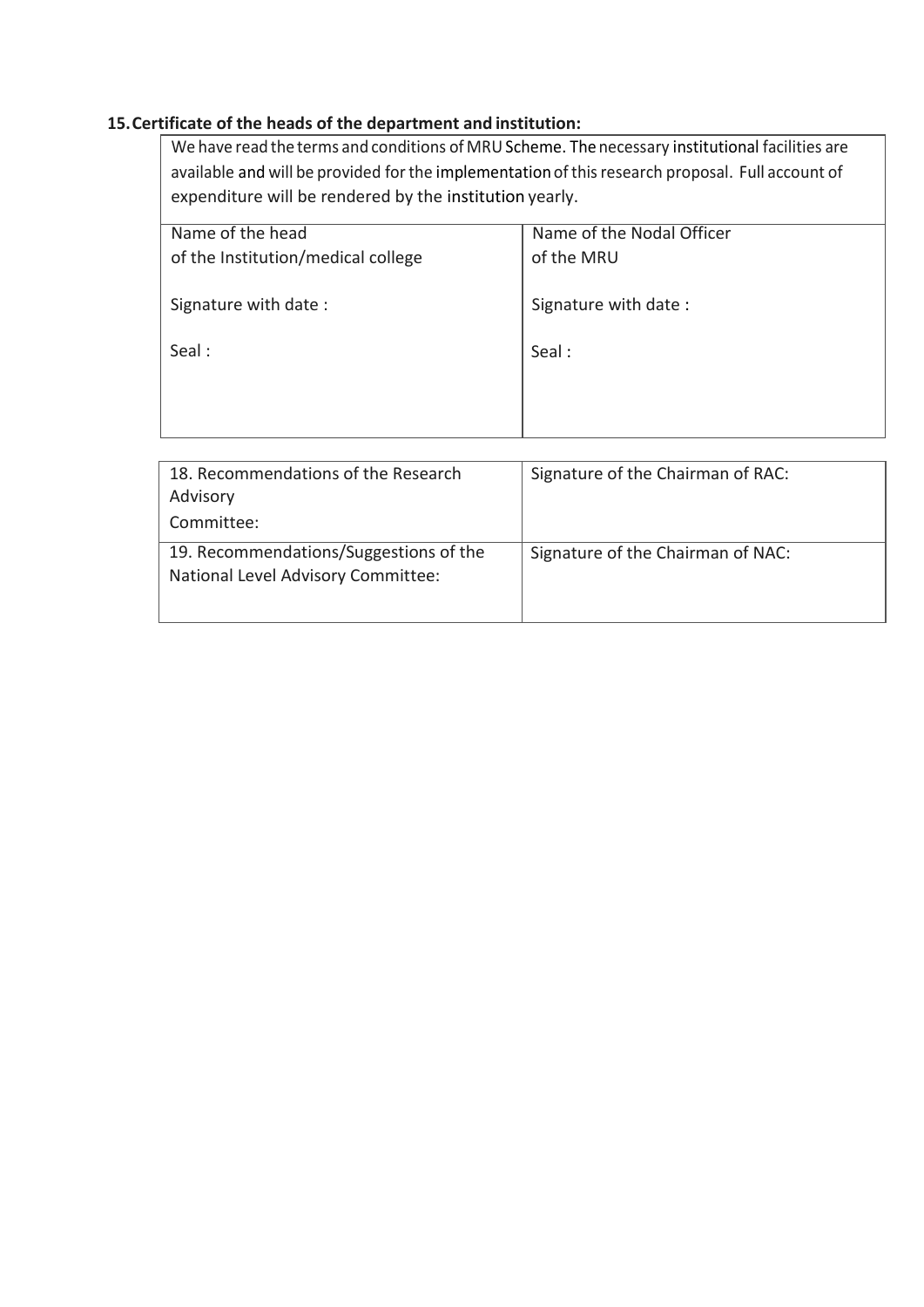#### Annexure-III

# FORMAT OF QUARTERLY PROGRESS REPORT ON RESEARCH PROJECT INITIAITEDUNDERMULTI-DISCIPLINARYRESEARCHUNIT(MRU)INTHE GOVERNMENT MEDICAL COLLEGE, KOTA

- 1. Project Title:
- 2. Pincipal Investigator (P.I.) (Name & Address):
- 3. Mentor (Name & Address):
- 4. Broad area of Research

Sub Area

- 5. Approved Objectives of the Proposal:
	- Date of Start:

Total cost of Project:

Date of completion:

Expenditure ason \_\_\_\_\_\_\_\_\_\_\_\_\_

- 6. Methodology:
- 7. Salient Research Achievements:

Summary of Progress

New Observations:

Innovations:

Relevance in Public Health

Any other

- 8. Research work which remains to be done under the project (for on-going projects)
- 9. Research Publications arising out of the present project:

List of Publications from this Project (including title, author(s), journals & year(s),

Impact factor, ISSN No

Papers published only *in* cited Journals(SCI) Papers published in Conference Proceedings, Popular Journals etc.

Patents filed/ to be filed: